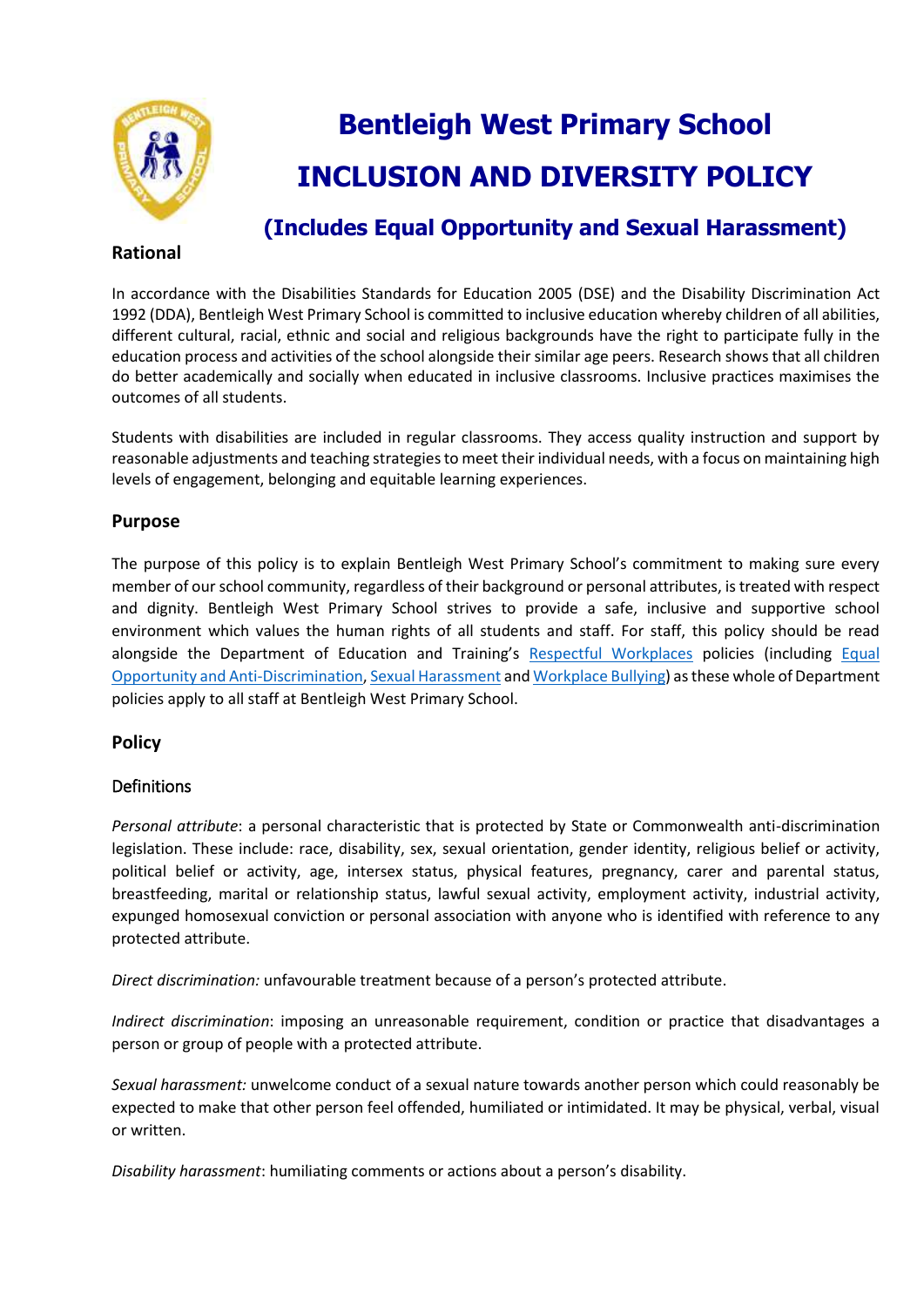*Vilification*: conduct that incites hatred towards or revulsion or severe ridicule of a person or group of people on the basis of their race or religion.

*Victimisation*: subjecting a person or threatening to subject them to detrimental treatment because they (or their associate) has made an allegation of discrimination or harassment on the basis of a protected attribute (or asserted their rights under relevant policies or law).

#### Inclusion and diversity

Bentleigh West Primary School is committed to creating a school community where all members of our school community are welcomed, accepted and treated equitably and with respect regardless of their backgrounds or personal attributes such as race, language, religious beliefs, gender identity, disability or sexual orientation so that they can participate, achieve and thrive at school.

We have high expectations of all students acknowledging that with the right support, all students can succeed.

Bentleigh West Primary School acknowledges and celebrates the diversity of backgrounds and experiences in our school community and we will not tolerate behaviours, language or practices that label, stereotype or demean others. At Bentleigh West Primary School we value the human rights of every student and we take our obligations under anti-discrimination laws and the Charter of Human Rights and Responsibilities seriously.

Bentleigh West Primary School will:

- actively nurture and promote a culture where everyone is treated with respect and dignity
- ensure that students are not discriminated against (directly or indirectly) and where necessary, are reasonably accommodated to participate in their education and school activities and events (e.g. schools sports, concerts, camps and excursions, graduation, swimming carnivals, special event days/multi-age days) on the same basis as their peers
- acknowledge and respond to the diverse needs, identities and strengths of all students and we embrace diversity as a strength
- encourage empathy and fairness towards others
- challenge stereotypes that promote prejudicial and biased behaviours and practices
- contribute to positive learning, engagement and wellbeing outcomes for students
- respond to complaints and allegations appropriately and ensure that students are not victimised.

Bentleigh West Primary School will eliminate barriers to access, these include:

- *Physical Barriers - These are architectural and structural barriers, such as but not limited to, access for wheelchairs, lighting for students with low vison and sound field system for students with hearing impairment*
- *Instructional Barriers - Staff who do not have the necessary skills and knowledge to support learners with specific needs*
- *Attitudinal Barriers - These are behaviours, perceptions and assumptions that discriminate against a person with a disability. Such as forming an idea about someone through lack of knowledge or because of stereotype*
- *Curriculum barriers - A rigid curriculum that does not allow for different teaching methods to meet a diverse range of learners.*